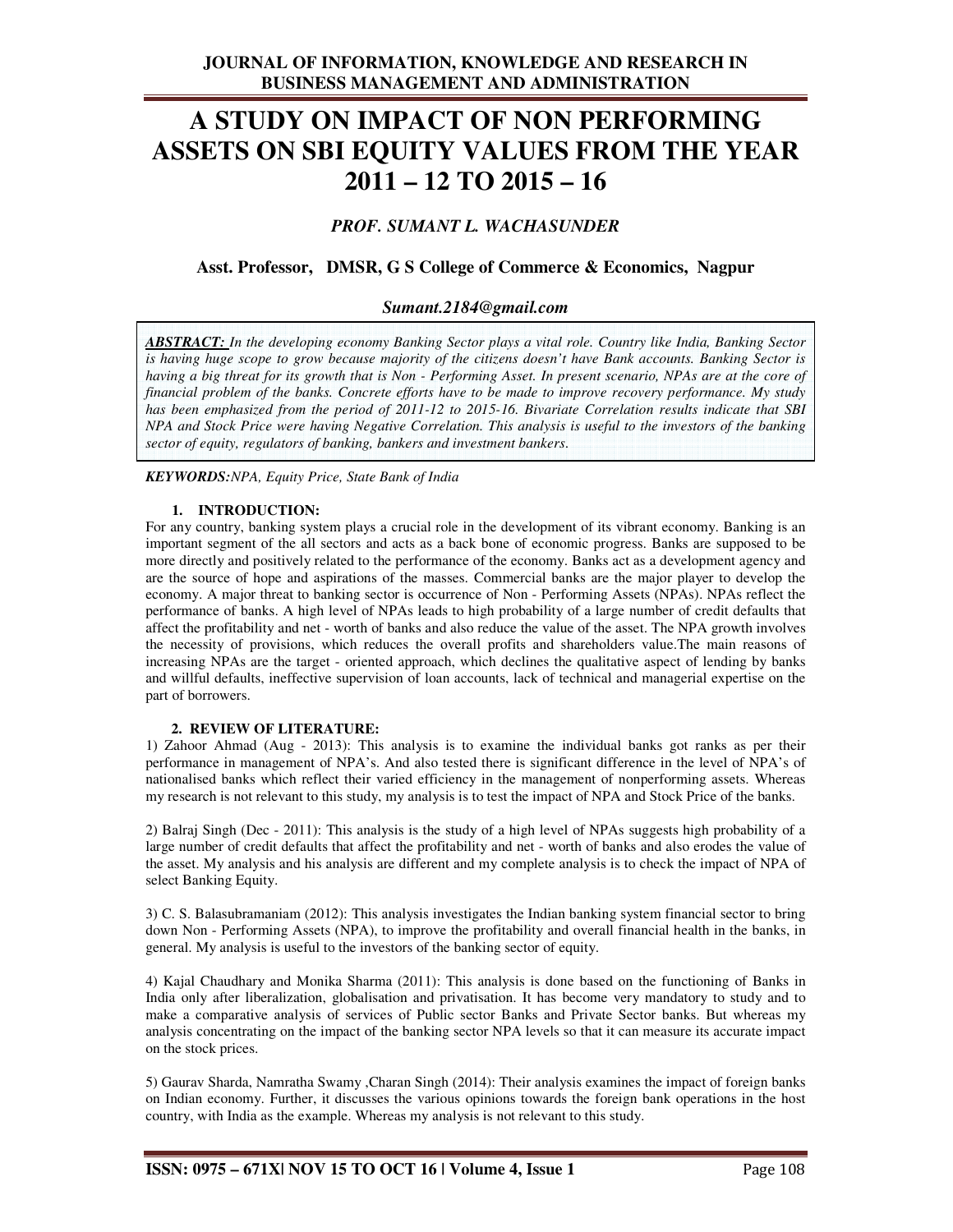# **JOURNAL OF INFORMATION, KNOWLEDGE AND RESEARCH IN BUSINESS MANAGEMENT AND ADMINISTRATION**

6) Krishna Chaitanya.V (2012): This research says that a strong banking sector is important for flourishing economy. The failure of the banking sector may have an adverse impact on other sectors. Non - performing assets are one of the major concerns for banks in India. NPAs reflect the performance of banks. A high level of NPAs suggests high probability of a large number of credit defaults that affect the profitability and net - worth of banks and also erodes the value of the asset. My research is based on high Market prices from National Stock Exchange of the SBI equity.

7) Shipra Saxena (2013): This study is the concept of Non - performing Asset (NPA) can be understood in simple terms as an Asset, which ceases to yield income to the Bank. The present study is aimed at understanding the concept of non - performing assets and the efforts on behalf of the banks and financial institutions in harnessing the NPA's. The growth in NPA's can be checked considerably if banks and financial institutions take suitable internal measures. My analysis has been done on the only SBI Stock returns were not caused by the NPA levels.

8) Aamir Azeem, Amara (2014): This analysis uses the issue of non - performing loans (NPLs) is vital for banking system since its evolution. It is well - known debate among bankers to mitigate problem of NPLs by different policies and methods. Impact of NPLs has been quantified in this research article with data of sixteen major banks irrespective of size, ownership and functionality from 2006 - 2012 by using panel fixed effect model. It has been revealed that impact of NPLs on profitability is negative. But I have considered SBI equity to find out how this bank got impacted by the NPA's from 2011 - 12 to 2015 - 16 by using NSE stock prices.

9) Dr Tanmaya Kumar Pradhan (2012): This analysis examined to find higher level of NPA forced the banks to charge higher PLR and PLR related interest rates. This will attract high – risk borrowers which, in turn, may result in higher level of non - performing advances in future. Large borrowers are found to be the principal defaulters. Mismanagement or diversion of fund is also one of the main causes of NPA. But my analysis is the considered of NPA's impact on Banking equity and stock prices are influenced by the NPA levels of during the time period.

#### **3. NEED:**

Banking system in any economy will be considered as back bone for its growth. In India majority of the banking system are controlled by the PSU's, which are highly leveraged by the non – performing assets on its balance sheet. In this study I had observed various research papers which were focused on how assets are getting affected by the higher NPA levels. By observing the various research papers I found a gap where no research has been done to measure the share holders wealth affected by the NPA's of the banking system in India.

## **4. OBJECTIVES:**

- 1. To find the correlation between NPA and Stock price of SBI.
- 2. To measure the NPA impact on stock price movement.

## **5. SCOPE:**

This analysis has been emphasized to measure the NPA's impact on SBI equity prices for the period of 2011-12 – 2015-16 i.e., 5 years data has been considered. Based on the volume weighted average price (VWAP), the equity price of SBI 3 days prior to declaration of quarterly result and 3 days after the day of declaration of quarterly result has been taken. Stock Prices of SBI were considered from NSE India.

## **6. RESEARCH METHEDOLOGY:**

#### **Bivariate Correlation:**

This test involves the analysis of two variables (often denoted as X, Y), for the purpose of determining the relationship between (X, Y). In order to see if the variables are related to one another, or not.

$$
r = \frac{\sum fuv - \frac{(\sum fu)(\sum fv)}{n}}{\sqrt{\sum fu^2 - \frac{(\sum fu)^2}{n}}} \times \sqrt{\sum fv^2 - \frac{(\sum fv)^2}{n}}
$$

## **7. LIMITATIONS:**

**1.** Equity value of SBI has been considered from NSE.

**2.** Consolidated balance sheet has been considered for the net NPA of the SBI.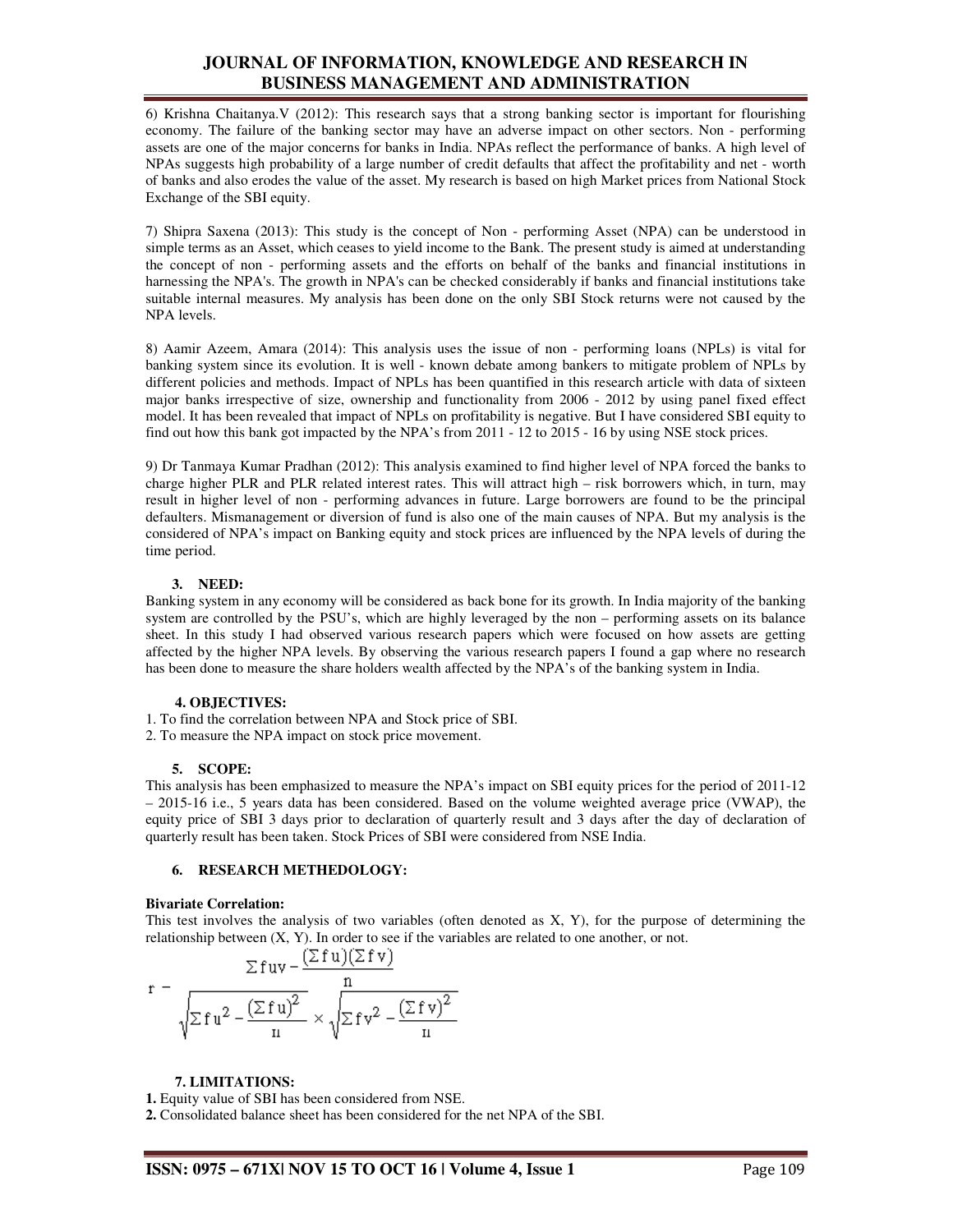# **JOURNAL OF INFORMATION, KNOWLEDGE AND RESEARCH IN BUSINESS MANAGEMENT AND ADMINISTRATION**

#### **DATA ANALYSIS:**

1. To find the correlation between NPA and Stock price of SBI

| Sr. No.        | Quarter        | <b>Date of Result</b> | % change in Prices | % change in Net NPA |
|----------------|----------------|-----------------------|--------------------|---------------------|
| 1              | <b>Jun</b> '11 | 13/08/2011            | $-8.26$            |                     |
| $\sqrt{2}$     | <b>Sep '11</b> | 9/11/2011             | $-12.11$           | 29.64               |
| 3              | <b>Dec</b> '11 | 13/02/2012            | 3.22               | 16.64               |
| $\overline{4}$ | <b>Mar '12</b> | 18/05/2012            | 7.24               | $-15.87$            |
| 5              | <b>Jun '12</b> | 10/8/2012             | $-8.06$            | 28.48               |
| 6              | <b>Sep '12</b> | 9/12/2012             | 1.50               | 11.27               |
| $\overline{7}$ | <b>Dec</b> '12 | 14/02/2013            | $-1.66$            | 12.19               |
| $8\,$          | <b>Mar '13</b> | 23/05/2013            | $-10.37$           | $-13.46$            |
| $\overline{9}$ | <b>Jun '13</b> | 12/8/2013             | $-3.91$            | 36.59               |
| 10             | Sep '13        | 13/11/2013            | 1.62               | 7.21                |
| 11             | Dec '13        | 14/02/2014            | $-1.51$            | 15.60               |
| 12             | <b>Mar '14</b> | 23/05/2014            | 4.17               | $-16.33$            |
| 13             | <b>Jun '14</b> | 8/8/2014              | $-1.79$            | 2.53                |
| 14             | Sep '14        | 14/11/2014            | 8.20               | 3.49                |
| 15             | Dec '14        | 13/02/2015            | 8.42               | 4.46                |
| 16             | <b>Mar</b> '15 | 22/05/2015            | $-3.47$            | $-19.95$            |
| 17             | <b>Jun</b> '15 | 11/8/2015             | $-9.09$            | 3.91                |
| $18\,$         | Sep '15        | 6/11/2015             | 2.53               | $-0.27$             |
| 19             | Dec '15        | 11/2/2016             | $-4.62$            | 40.77               |
| 20             | <b>Mar '16</b> | 26/05/2016            | 17.16              | 38.65               |

Correlation between percentage change in equity share price of SBI and net NPA of SBI is -0.057.



## **7. INTERPRETATION:**

The above analysis of Bivariate Correlation has been applied between NPA and Equity Stocks. SBI Stock is having negative correlation with NPA, which determines there is inverse relation between the two but the degree of negative correlation is not that effective.